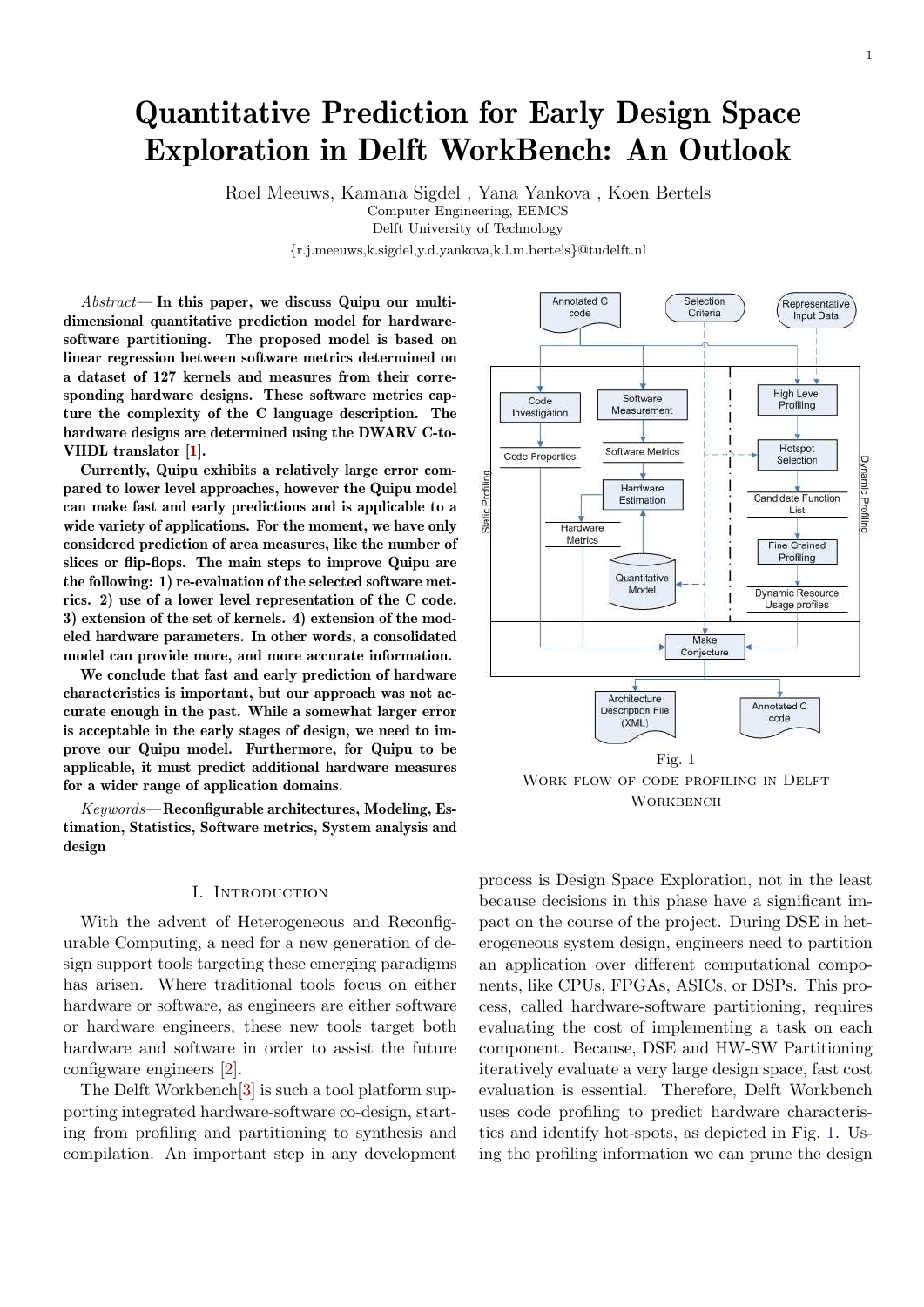space and guide the partitioning process. Estimates for hardware resource consumption, for example, can be used to omit functions that are too large to fit on an FPGA, or too small to exploit any degree of parallelism.

For this purpose, we developed  $\text{Quipu}^1$ , a Multi-Dimensional Quantitative Prediction Model for Early Design Space Exploration as part of the Delft Workbench reconfigurable platform. This prediction model provides resource estimates for implementing tasks on hardware from a high level functional specification in C. The model is based on the hypothesis that software and hardware complexity are related. In [\[4\]](#page-5-3) we have shown that this hypothesis holds true in case of area estimation. Quipu captures this relation by statistical modeling techniques.

In this paper, we evaluate the performance and applicability of our Quipu model and discuss several areas of improvement. First, we describe the current model in Section [III](#page-1-0) and briefly evaluate previous results. Then, we discuss in detail the different areas of improvement in Section [IV.](#page-3-0) And finally, we conclude in Section [V](#page-5-4)

#### II. Related Research

Other prediction for early design space exploration can be found in e.g. [\[5\]](#page-5-5), where a constant time incremental estimation approach targeted at iterative hardware/software partitioning is presented. This approach updates estimates at each partitioning step. In [\[6\]](#page-5-6), the authors estimate area by using linear models at each DFG node. Each type of node uses its own type of linear model. In [\[7\]](#page-5-7), another early estimation approach was presented. The authors present three custom prediction models for determining hardware implementation cost from VHDL specifications. However, they don't present a sound statistical analysis of their results. Furthermore, they use a small set of (60) observations and produce a large (not quantified) error. However, these approaches do not operate on C-level specifications as our model does.

In [\[8\]](#page-5-8), we do find an early estimation scheme from C code. The authors present a custom model for execution time estimation based on the SPARK C-to-VHDL compiler. They briefly mention software metrics, but only use a kind of critical path estimation scheme based on CFGs. They also do not present a sound statistical analysis of their results. Based on 9



<span id="page-1-1"></span>Fig. 2 Summary of PCA with Scree-plot and Variance, showing 12 PCs.

<span id="page-1-0"></span>kernels from 2 applications they report an error between 39.3% and 44.4%.

## III. QUIPU: A MULTI-DIMENSIONAL QUANTITATIVE PREDICTION MODEL

Our Quantitative Model, Quipu, is based on Multi-Dimensional Linear Regression using Software Complexity Metrics. SCMs capture different aspects of software complexity from computer programs and functions, like program size or control intensity. Already, SCMs are used in software development processes to predict e.g. development time or the number of errors. Therefore, one advantage of using SCMs is that several independent variables may already be available. Additionally, most metrics are inherently simple and can be determined in a relatively short time.

Previously, we gathered 24 software metrics for Quipu. For a detailed description of these metrics refer to [\[4\]](#page-5-3). Together, these metrics capture a wide range of code characteristics. We have shown that some of these metrics correlate with hardware [\[4\]](#page-5-3), [\[9\]](#page-5-9). However, there is also a certain level of correlation among the SCMs. This phenomenon is called interdependence or multicollinearity. For example, the Average Path Length, Maximum Path Length, and Statements all measure program length. Because classical linear regression requires independent variables, we transformed the set of metrics by applying Principal Component Analysis (PCA), yielding 8 principal components. In Fig. [2,](#page-1-1) we see the summary of this

<sup>&</sup>lt;sup>1</sup>A Quipu, is a calculating and recording device use in the ancient Inca Empire made from multiple strings and knots.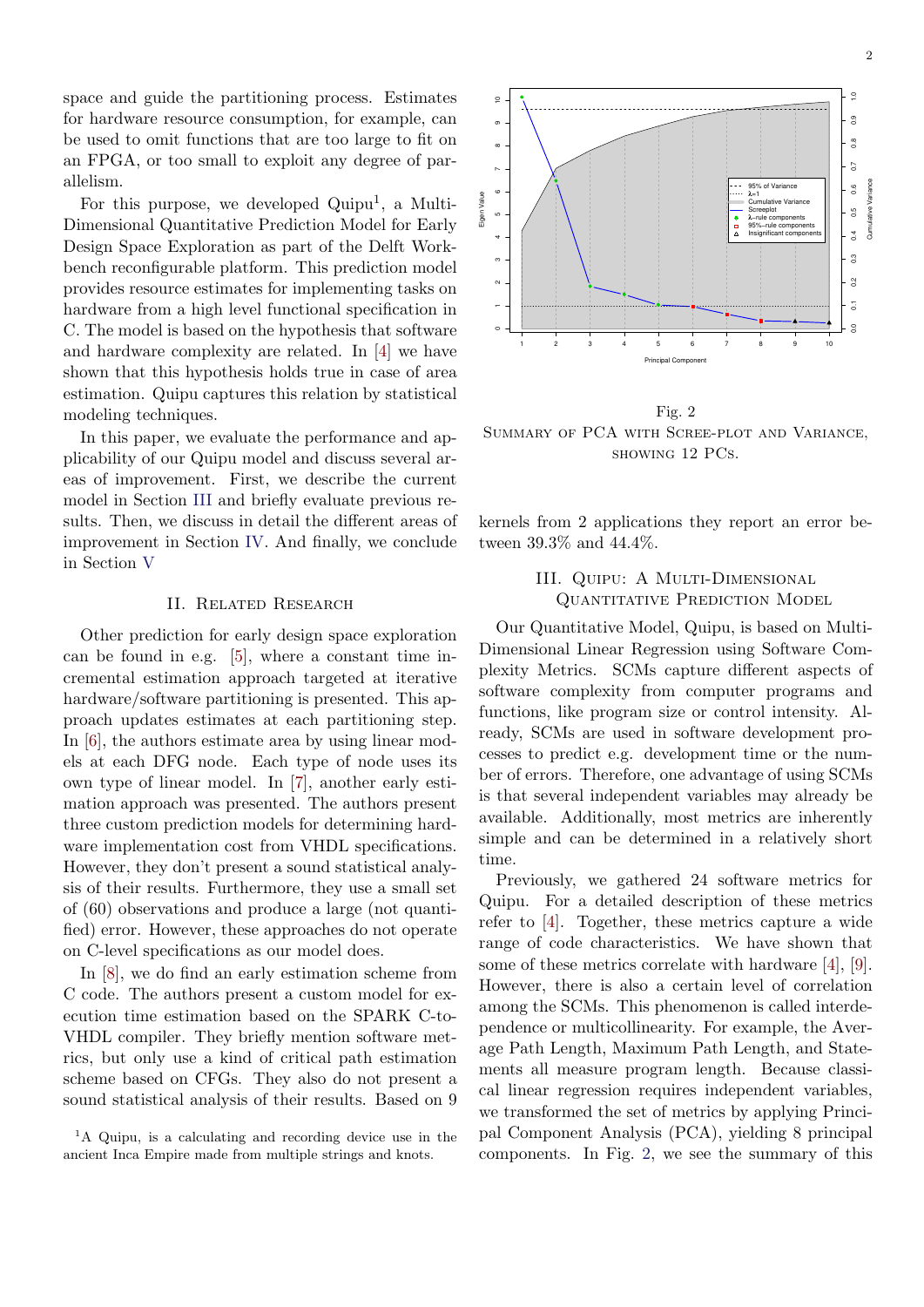

<span id="page-2-1"></span>Fig. 3 PREDICTED VS. ACTUAL NUMBER OF FLIP-FLOPS WITH INDICATION OR VIRTEX II PRO FLIP-LOPS (SQUARE) and ideal prediction (diagonal)

analysis. There are several ways to choose the number of relevant principal components (PC). For this paper we chose the number of PCs that represent 95% of the variance in the dataset.

The Delft Workbench targets the MOLEN reconfigurable platform[\[10\]](#page-5-10), a combination of conventional and reconfigurable processors. The MOLEN platform as we used it, contains a Xilinx Virtex-II Pro. Therefore, we used the following area cost measures, which are basic elements of Xilinx FPGAs.

• Flip-Flops - D-type Flip-Flops.

• Look-Up Tables (LUTs) - 4-input LUTs.

• Slices - A basic element consisting of 2 LUTs, 2 D-Type Flip-Flops, and some extra elements like multiplexers and carry chains.

#### • Multipliers - 18bit multipliers

Furthermore, we added the number of states as a criterion for Finite State Machine (FSM) size. The hardware measures were obtained from automatically generating VHDL with the DWARV C-to-VHDL compiler[\[1\]](#page-5-0). The used VHDL compiler and synthesizer with their respective optimization options affects the behavior and quality of the Quipu model. Currently, Quipu is based on a specific set of tools. However, in the future we envision an automatic model generator for other tool sets.

Currently, Quipu utilizes a set of 135 C–kernels that

| Model         | <b>Prediction Error</b> | ${\bf R}^2$ |
|---------------|-------------------------|-------------|
| <b>Slices</b> | 89.5%                   | 0.717       |
| Flip-Flops    | 66.6%                   | 0.920       |
| <b>LUTs</b>   | 128.6%                  | 0.628       |
| <b>States</b> | 79.5%                   | 0.795       |

<span id="page-2-0"></span>TABLE I Error Analysis of the Quipu model.

have been translated into VHDL with the DWARV C–to–VHDL translator as the basis for linear regression. We were able to make predictions for the number of flip-flops with an average expected error of 66.6%, as listed in Table [I.](#page-2-0) The predictive quality of Quipu's model for flip-flops is depicted in Fig. [3.](#page-2-1)

## <span id="page-2-2"></span>A. Evaluation

The current version of our model has some strong and weak points that we need to evaluate. First, the strong points of our model are:

## • Early Estimation

Our approach works from a high level specification by using software complexity metrics, making early predictions possible.

#### • Fast Estimation

Our approach can make estimations very fast. For example, area estimations for 135 kernels took 7.5 s on a 2.4 GHz Athlon64 processor.

#### • One Model

Our model can estimate several aspects, without the need for different estimation techniques. For example, when a new optimization is introduced, the model can easily be extended to predict the area requirements of this optimization.

These three characteristics make the model especially suited for design space exploration. In the first place, early estimation is essential for any DSE on a high level specification. Secondly, fast estimation minimizes the overhead of DSE and partitioning due to their highly iterative nature. And finally, a single easily extensible model minimizes the costs of considering new optimizations and components during DSE.

However, there are also two major shortcomings that need to be addressed for our model to be viable:

## • Large Prediction Error

The Quipu model still results in large error margins on the scale of  $66.6\%$ -128.6%. While this margin might be acceptable for a proof-of-concept model, it is unacceptable for any real world situation.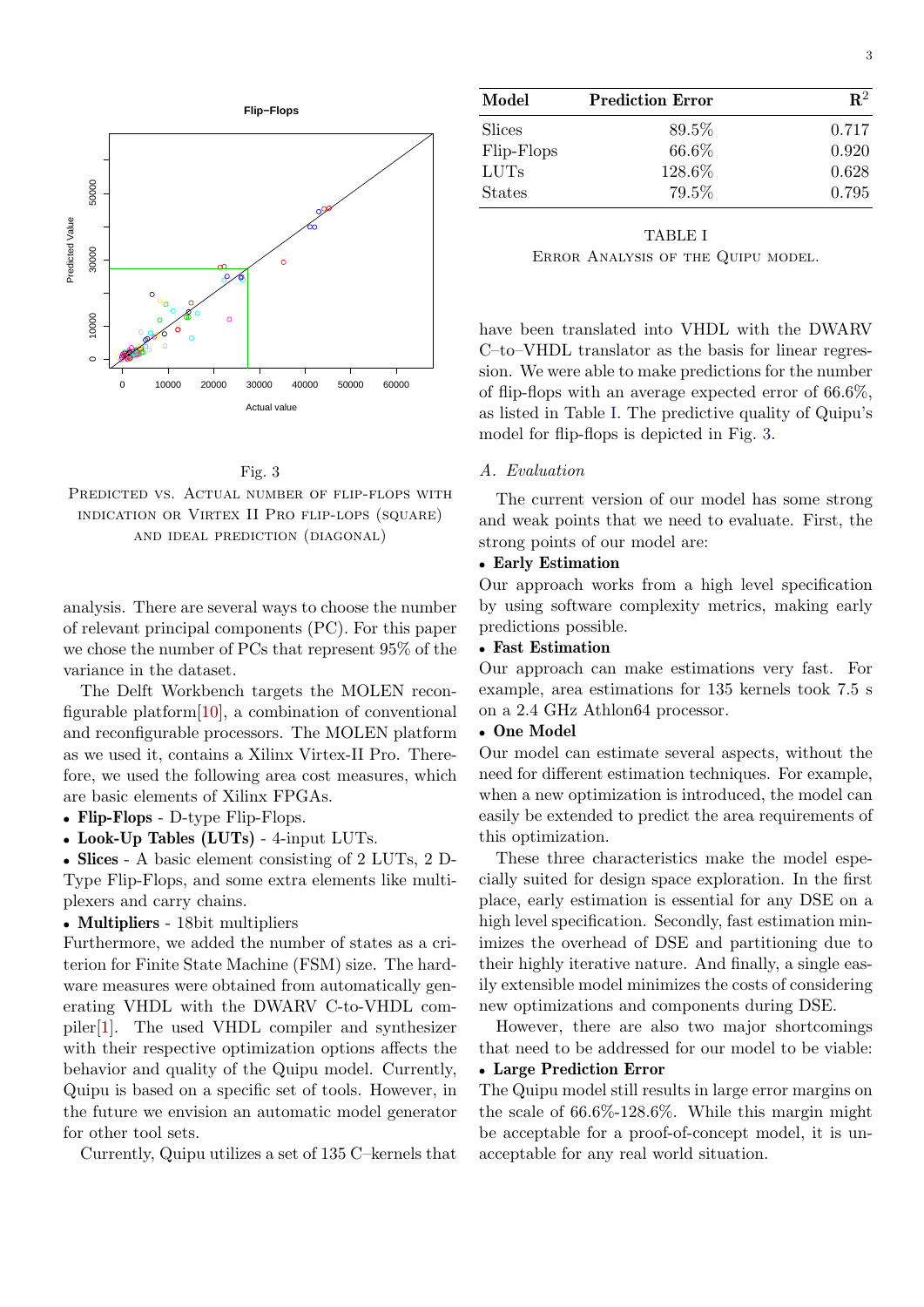## • Narrow Scope

Our model is currently tailored to the DWARV C-to-VHDL compiler, i.e. it has the same code restrictions and disregards resource constraints.

Although some margin of error is acceptable at the high level that our model operates at, the current expected error margins give problems. Especially when an application has a small set of kernels, which all exhibit a large error, the model can not be used to guide DSE. Furthermore, in order to consider different hardware generation schemes, Quipu should loosen it's restrictions on the source code.

## IV. Areas of Improvement

<span id="page-3-0"></span>Given the shortcomings mentioned in Section [III-](#page-2-2)[A,](#page-2-2) we need to establish how the Quipu model can be improved. In previous work, we have identified several areas of improvement and in this section we describe these in more detail.

#### A. Software Metrics

As Quipu is based on capturing software complexity, the quality of the different software complexity metrics has a substantial influence on the quality of the model. Previously, we used 24 SCMs, without precisely evaluating their individual qualities. We identify four possible improvements to our use of SCMs.

#### • Additional Metrics

One obvious improvement to our previous model is the addition of new metrics. Already we have identified 24 additional metrics concerning basic blocks, operations, and fractals[\[11\]](#page-5-11). Also, Quipu currently doesn't support floating points. For future versions of the Quipu model, floating point metrics are essential.

## • Selection of metrics

The statistical methods that we use do not automatically discard any metric that may corrupt the Quipu model. It is therefore important to look at methods to choose a subset of metrics that is relevant to the model. One possibility is looking at Partial Least Squares Regression $[12]$ , a method that finds linear components in the independent variables that are also relevant to the dependent variables.

### • Metric Transformations

Not every metric necessarily relates to hardware cost in a linear fashion. It is therefore important to individually observe this relation for each software metric. As an example, the number of paths in a kernel grows exponentially with the number of subsequent loops, while hardware area is expected to grow in a more

 $(sub)$ linear fashion. In this case we can apply a *log*transformation.

## • Advanced Linear Modeling Techniques

Traditional linear modeling techniques, assume that independent variables are continuous ratio scales. However, this assumption does not hold for many metrics. More precise, some metrics are discrete measures or even categorical by nature. Using advanced linear modeling techniques, like Probit, Logit, or Poisson Regression[\[13\]](#page-5-13), these kinds of measures can be modeled more correctly.

#### B. Kernel Representation

Although capturing software complexity from a high level description like C makes early prediction possible, information on optimizations is not available. Furthermore, restricting prediction to applications written in C prohibits designers to use other high level languages more suitable to a problem. For example, a mathematical routine might be written in Fortran, or a computer game in an object oriented language like C++.

In order to solve both these problems, measurements of software complexity could be done on a commonly used intermediate representation. For example, we could use the GIMPLE intermediate representation used in the newest generation of the GNU Compiler Collection (GCC)[\[14\]](#page-5-14). Because GCC has many language front-ends, we would be able to estimate hardware costs for various languages. Furthermore, optimization passes are often defined on the intermediate representation, which allows us to estimate after optimizations are performed, instead of estimating the actual optimizations. The drawback, however, is that the speed of estimation will deteriorate. It is therefore important to choose those optimizations that also improve hardware generation.

#### C. Kernel Library

As mentioned, Quipu is currently based on a kernel library of 135 kernels. Table [II](#page-4-0) shows the different application domains that are present in the library, as well as several characterizations of the code present in those domains. We can deduce several points of improvement from this overview.

## • Size of the Library

First and foremost, we can increase the accuracy of the Quipu model by building our model from a larger set of kernels. Especially, when the number of independent variables increases, the number of observations need to grow accordingly. We can illustrate this need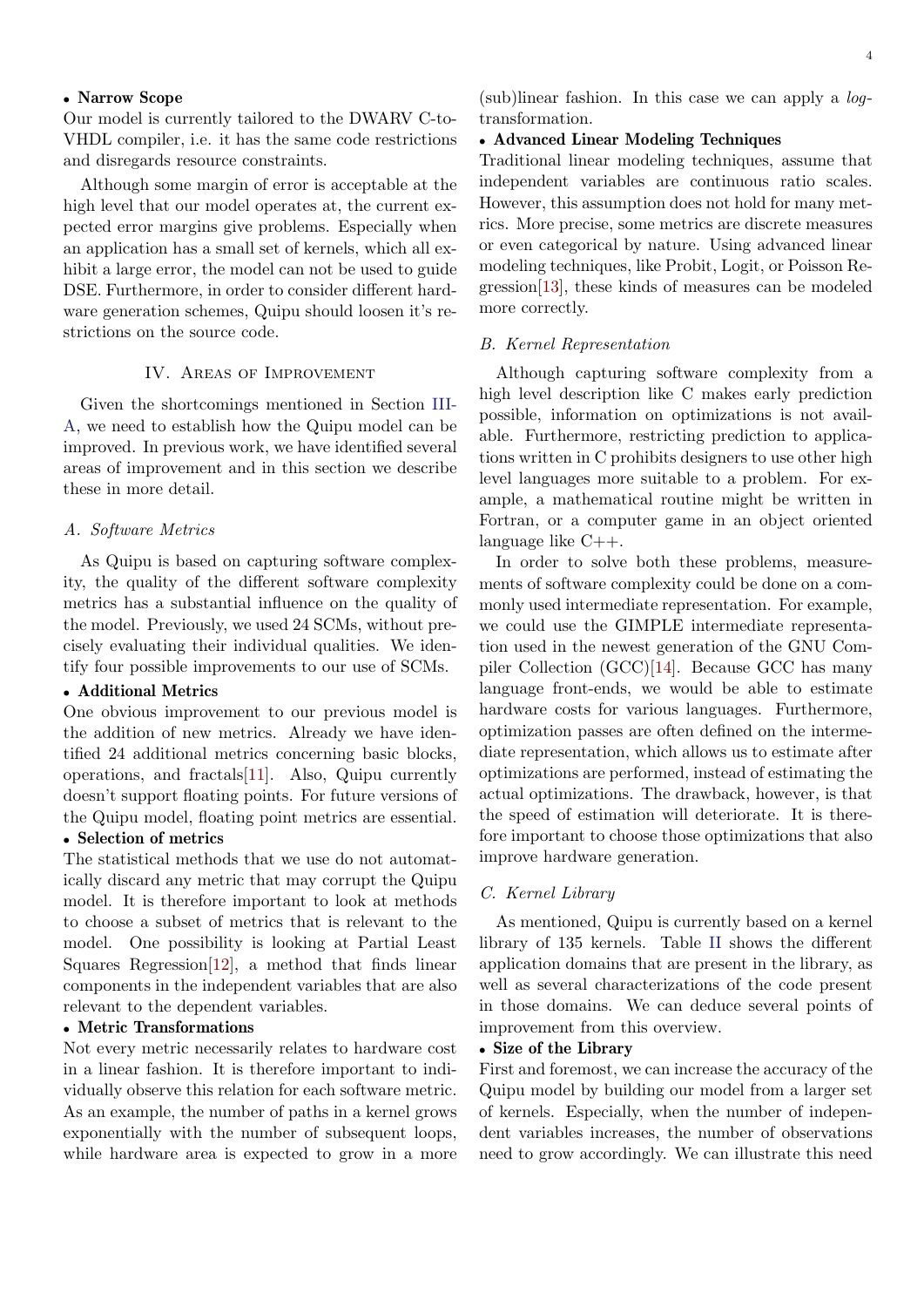| Doppair      | Herresia | Fith Based     | Sizeparizes |                |                | A Leonard Control side Asia Regis |
|--------------|----------|----------------|-------------|----------------|----------------|-----------------------------------|
| Compression  | 2        | X              |             | X              | X              | 21                                |
| Cryptography | 56       | $\mathbf x$    | X           |                | $\mathbf{x}^b$ | 169                               |
| <b>DSP</b>   | 5        | X              | X           |                | $x^b$          | 28                                |
| ECC          | 6        | $\mathbf x$    | X           |                | $\mathbf x$    | 110                               |
| Mathematics  | 19       |                |             |                |                | 22                                |
| Multimedia   | 32       | $\mathbf{x}^b$ | X           |                | X              | 54                                |
| General      | 15       |                |             | $\mathbf{x}^b$ | X              | 35                                |
| Total        | 135      |                |             |                |                | 98                                |

 $\prescript{a}{}{\text{Non-constant}}$  space complexity.

<span id="page-4-0"></span> $\prescript{b}{}{\textrm{Only}}$  some instances in that domain express this characteristic.

TABLE II Overview of the collection of functions.

by looking at the model quality indicator  $Adjusted R<sup>2</sup>$ . This value captures the variance in the data explained by the model adjusted for the number of variables and observations,

$$
R_A^2 = 1 - (1 - R^2)c_{adjust}, c_{adjust} = \frac{N - 1}{N - k - 1} \tag{1}
$$

where  $N$  is the number of observations and  $k$  is the number of independent variables. The more  $c_{adjust}$ deviates from 1.0 the less the quality will be from the ideal. For our model this factor is 1.61 lowering  $R^2$ from 92.0% to 87.1%. In order keep the deterioration within 5% or 10%, we need at least 1008 or 518 observations respectively.

#### • Balance in Application Domains

Just increasing the number of observations might not be a good idea. Already the table shows the kernel library has more kernels in some application domains than others. As the use of language features and design patterns may differ per application domain, overrepresenting one domain may make predictions for this domain better, while deteriorating predictions for another one. Therefore, a kernel library with a balanced distribution of kernels over application domains is preferable.

### • Balance in Code Size

Analogously, the small kernels are overrepresented in the current Quipu model. As an illustration, the number of operators in the C code ranges from 0–12000 per kernel, while 100 (or almost 80%) of the kernels have less than 1000 operators. This is in violation of the Homoscedasticity assumption, required for linear

regression.

## • Relax Code Restrictions

 $\begin{array}{c} \n\bullet \rightarrow \infty \\
\downarrow \infty\n\end{array}$  Outside these observed points of improvement, the code restrictions in the library can be relaxed. This facode restrictions in the library can be relaxed. This facilitates building models for different tool chains with different restrictions. The drawback for loosening the restrictions is that the impact of code rewriting affects Quipu's quality.

## D. Predicted Hardware

Currently, Quipu predicts several area cost measures, like Slices, Flip-Flops, or LUTs. However, there are other hardware characteristics essential for DSE:

### • Delay / Speed-up

An important question for selecting kernels for hardware implementation is: how much speed-up can we attain?. Delay estimation would therefore be a valuable addition to our model. However, there are some difficulties in establishing the delay of a circuit; in case of highly data dependent kernels the delay may vary. Therefore, we envision a delay model that uses observations from dynamic profiling with representative input data as independent variables. Furthermore, the delay measurements require not only synthesis but also simulation with the representative input data.

#### • Interconnect

Another factor to be considered is the number of resources dedicated to interconnection. Especially on FPGAs the number of available wires is limited. Kernels that use a huge amount of interconnect can inhibit the use of other kernels, although enough computational components might be available. For accurate interconnect estimates, observations must be determined after the place and route phase in synthesis.

#### • Throughput

Delay is not the only hardware performance indicator; in streaming applications, for example, the throughput is the main point of interest. As with delay estimation, dynamic profiling and simulation are necessary to make accurate predictions. Problems may arise when part of a kernel's input and output data are accessed via pointers, which can make data dependency size estimation difficult.

#### • Power

Another important hardware cost measure in modern computing systems is power dissipation. Where in high performance computing, servers, and desktop computing heat is a growing problem, mobile applications have a limited power supply available. As with delay, power requires dynamic profiling information and simulation, and additionally a power model is re